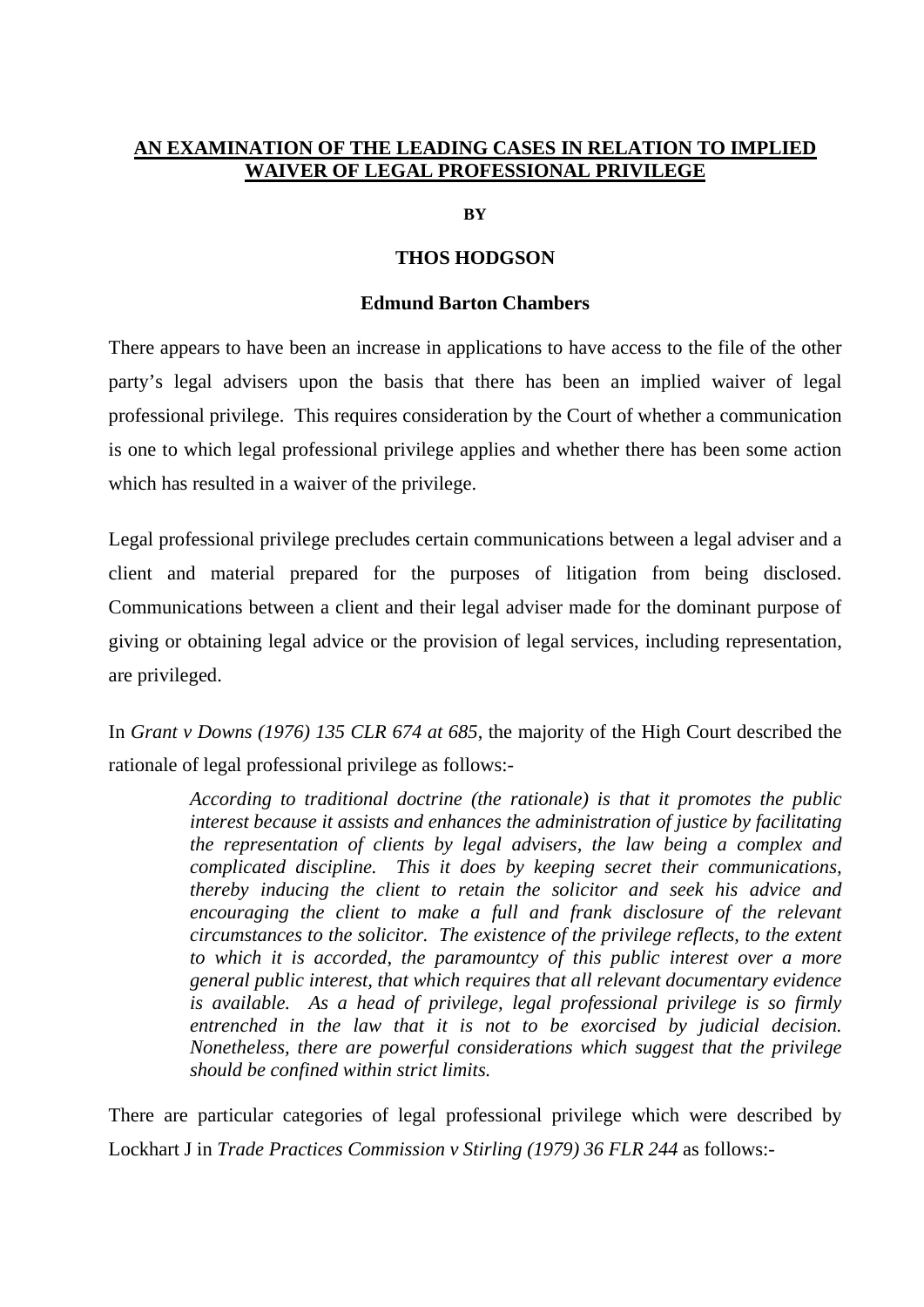- (i) Any communication between a client and legal adviser if it is confidential and made with a view to obtaining or giving legal advice or assistance not with standing that such communication is made through agents of either the client or the legal adviser*.*
- (ii) Any document prepared as a communication of the above class although not in fact so used.
- (iii) Communications between the client's legal advisers with a view to the client obtaining legal advice or assistance.
- (iv) Notes, memoranda, minutes or other documents made by the client or officers of the client or the legal adviser of the client of communications which are themselves privileged or relate to information sought by the client's legal adviser to enable advice to be given or to conduct litigation on the client's behalf.
- (v) Communications and documents passing between the client's legal adviser and a third party if they are made or prepared when litigation is anticipated or commenced for the purposes of the litigation, with a view to obtaining advice or evidence to be used in such litigation or information which may result in obtaining such evidence.
- (vi) Communications passing between the client and a third person, who is not the agent of the legal adviser to receive the communication from the client, if they are made with reference to litigation either anticipated or commenced for the purpose of being put before the legal adviser to obtain his advice or to enable him to prosecute or defend an action.
- (vii) Knowledge, information or belief that the client derived from privileged communications made to him by his legal adviser or agent.

In essence there are two categories of legal professional privilege, namely confidential communications between a client and his legal adviser and documents brought into existence for the sole purpose of legal proceedings.

As to the first category, a person should be entitled to obtain legal advice without the apprehension of being prejudiced by subsequent disclosure of confidential communications and that privilege is not confined to communications made in the course of or in anticipation of litigation, but extends generally to confidential communications between a client and his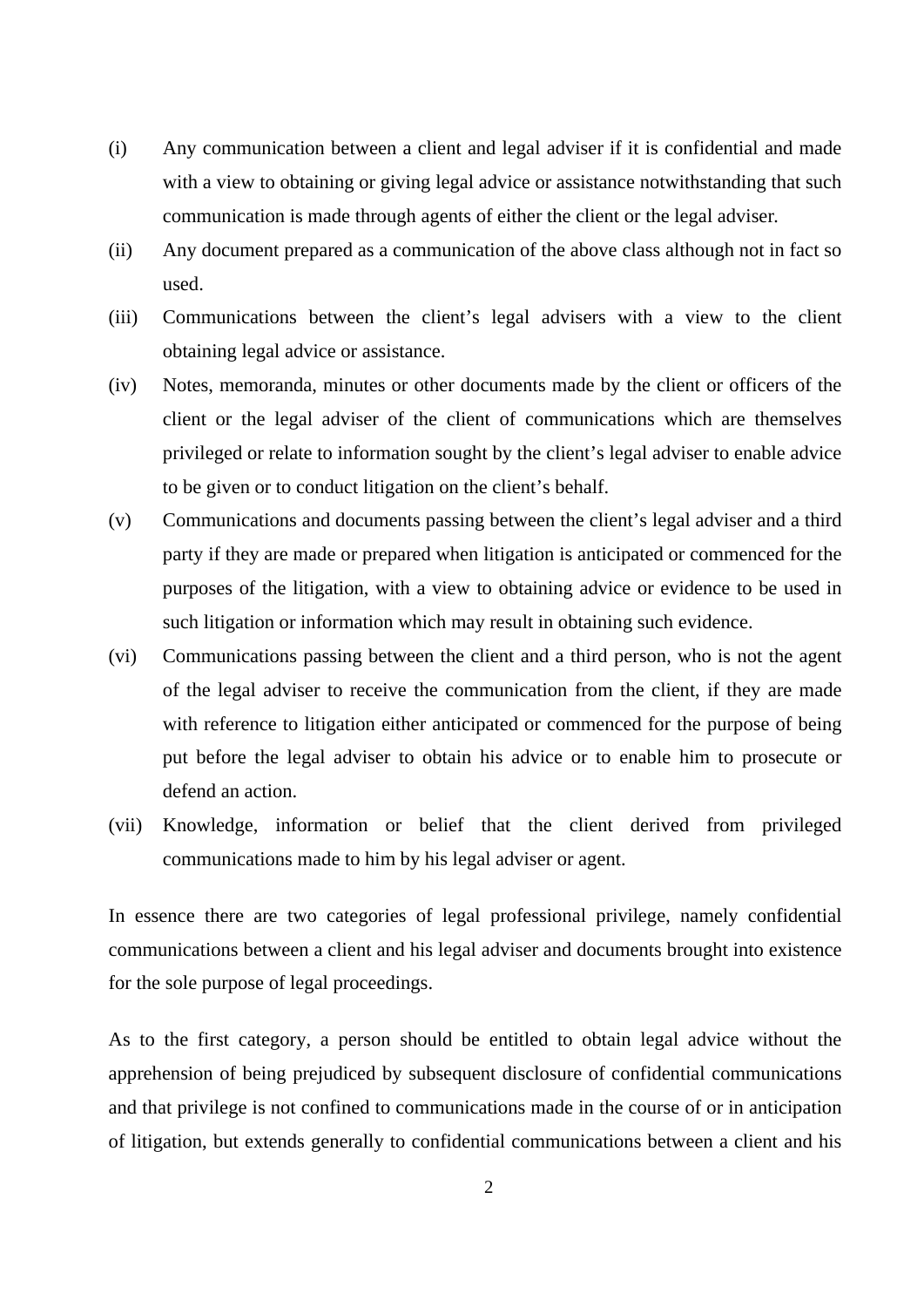legal adviser for the purpose of obtaining or giving legal advice (*Baker v Campbell (1983) 153 CLR 52 as per Deane J at 116.*)

As to the second category, the High Court in *Grant v Downs (supra)* held that unless the law confines legal professional privilege to those documents which are brought into existence for the sole purpose of submission to legal advisers for advice or for advice in legal proceedings, the privilege will travel beyond the underlying rationale to which it is intended to give expression (at 688).In circumstances where a document is prepared by a third party who is not an agent of the client or the legal adviser, privilege will attach if the test is satisfied that litigation was contemplated or commenced and the document was prepared for the sole purpose of that litigation. In *Grant v Downs (supra)*, a report was brought into existence for three separate purposes, one of which was to obtain legal advice in relation to a coronial inquiry and there were other anticipated legal proceedings. As this report did not satisfy the sole purpose test, it was not privileged.

Since 1995, in Federal jurisdictions and in New South Wales, the existence of legal professional privilege is determined by the dominant as opposed to sole purpose test (*Sections 118 and 119 of the Evidence Act (Cth) and the Evidence Act 1995 (NSW)*).

In *Esso Australia Resources Ltd v Federal Commissioner of Taxation (1999) 201 CLR 49*, the majority of the High Court held that at common law, the issue of whether a communication will be privileged is to be determined by the dominant purpose test rather than the sole purpose test, which had been applied following the decision of *Grant v Downs (supra).* McHugh and Kirby JJ strongly dissented, expressing concern at the extension of the privilege. Accordingly since 1995, the scope of documents protected by privilege has expanded.

Legal professional privilege is also known as "client legal privilege" as it belongs to the client, not the lawyer. It is only the client who is entitled expressly to relinquish it. At common law, a client who would otherwise be entitled to the benefit of legal professional privilege may waive the privilege either expressly or impliedly.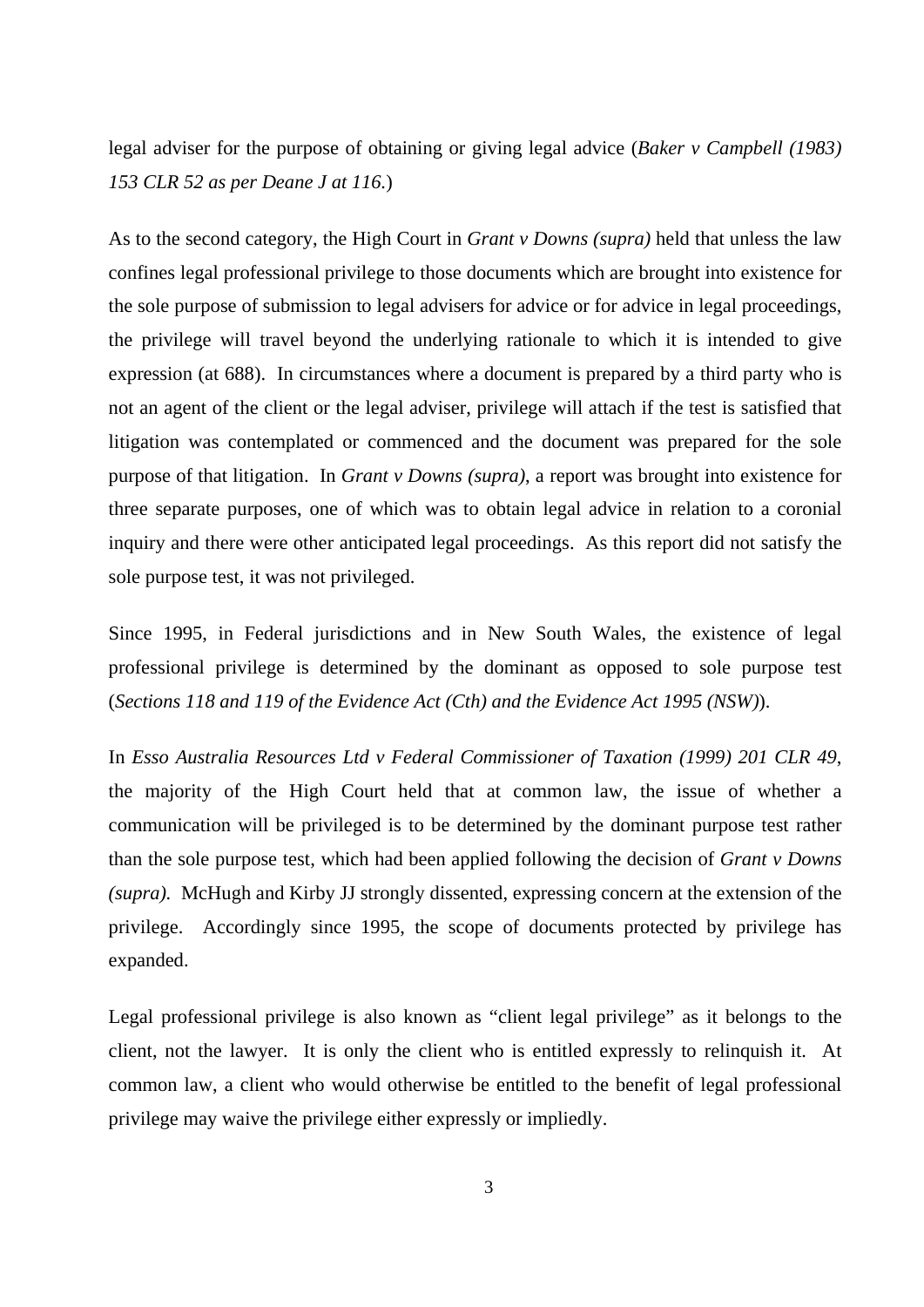Generally there are two main ways by which waiver of privilege can be implied, firstly by issue waiver, when a party directly or indirectly puts into issue the substance of privileged communications, including putting state of mind in issue and secondly by the partial disclosure of privileged material.

Where parties to litigation make allegations raising the issue of their states of mind, to which legal advice they received is likely to have contributed, they cannot claim legal professional privilege in respect of this advice. For privilege to be waived, it must be shown that the legal advice in question was relevant in the formation of that state of mind or belief or that the advice in some way becomes an issue in the proceedings.

In *Telstra Corporation Ltd v BT Australasia Pty Ltd (1998) 85 FCR 152*, the majority held that when a party pleads that they undertook certain action in reliance on a representation, such as legal advice, their state of mind is put in issue as an essential element of their claim. The Court must determine what factors influenced the mind of the party to act in that way, upon the basis that it would be unfair to permit a party to assert a state of mind as part of their claim without the other party being provided with an opportunity to have regard to the material relevant to the formation of that state of mind and therefore the privilege over what would otherwise be confidential material will be waived by implication. The advice must be material to the state of mind which is relied upon as part of the cause of action.

Further, the issue is not whether the state of mind is relevant to a fact in issue but rather whether it would be inconsistent to permit a party to rely on stated beliefs by reference to source material without the basis of those beliefs being able to be scrutinized. The privilege will be lost only in relation to legal advice received before or at the time of the relevant events which are material to the formation of the state of mind.

Legal professional privilege can also be waived by implication if there is partial disclosure. Implied waiver may be established where it is inconsistent and unfair to permit a party to disclose and use part of a document whilst claiming privilege over the remainder of it. The contents of the remainder can be important to avoid the opposing party being misled by an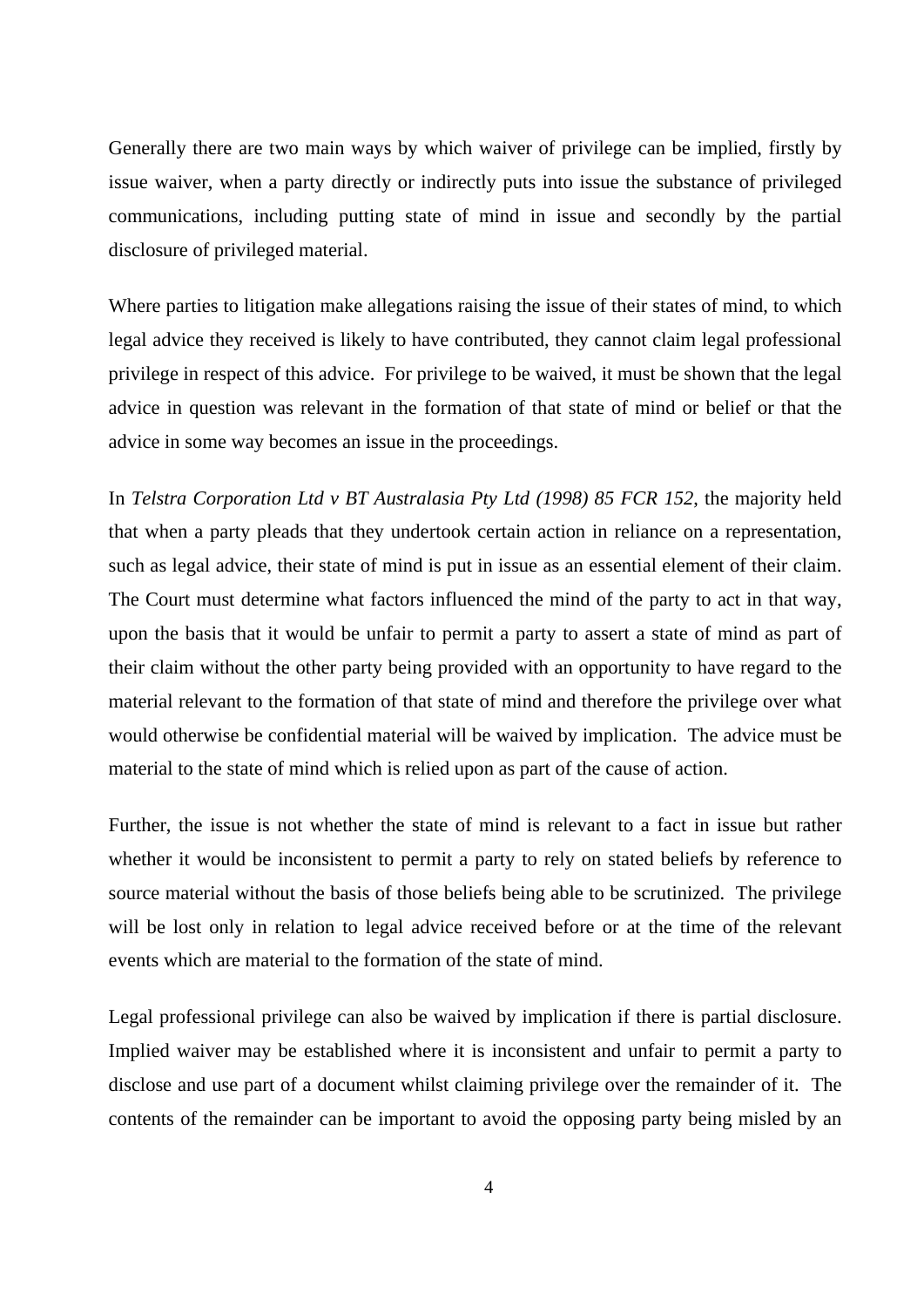inaccurate perception of the disclosed communication. As such, waiver is more likely to be implied in circumstances where a document deals with a single subject matter rather than a number of different subjects which may be capable of severance without the loss of meaning.

There have been a number of decisions of the High Court which deal with implied waiver of legal professional privilege.

In *Attorney General for the Northern Territory v Maurice (1986) 161 CLR 475* (Gibbs CJ, Mason, Brennan, Deane and Dawson JJ), each member of the High Court set out a different test of fairness in determining if waiver of legal professional privilege ought to be implied. Ultimately the imputation of waiver was founded on fairness, not by considering the actual intention of the party who had made use of the material. Gibbs C.J (at page 483):-

> "*The question is whether the disclosure or use of material that has been made renders it unfair to uphold the privilege in the associated material, and although the question whether the material that has been disclosed has been used in evidence is relevant, it is not decisive*

Justices Mason and Brennan (at pages 487 and 488):-

*"…An implied waiver occurs when, by reason of some conduct on the privilege holder's part, it becomes unfair to maintain the privilege. The holder of the privilege should not be able to abuse it by using it to create an inaccurate perception of the protected communication, Professor Wigmore explains:-* 

*"When his conduct touches a certain point of disclosure, fairness requires that his privilege shall cease whether he intended that result or not. He cannot be allowed, after disclosing as much as he pleases, to withhold the remainder" (Wigmore, Evidence in Trials at Common Law (1961), vol. 8, par. 2327, p 636.)* 

*In order to ensure that the opposing litigant is not mislead by an inaccurate perception of the disclosed communication, fairness will usually require that waiver as to one part of a protected communication should result in waiver as to the rest of the communication on that subject matter.* 

*Hence, the implied waiver is at bottom focused on the fairness of imputing such a waiver…"* 

Justice Dawson (at pages 497 and 498):-

*"So much may be obvious, but legal professional privilege in concerned with protecting the confidentiality of a relationship and if that confidentiality is*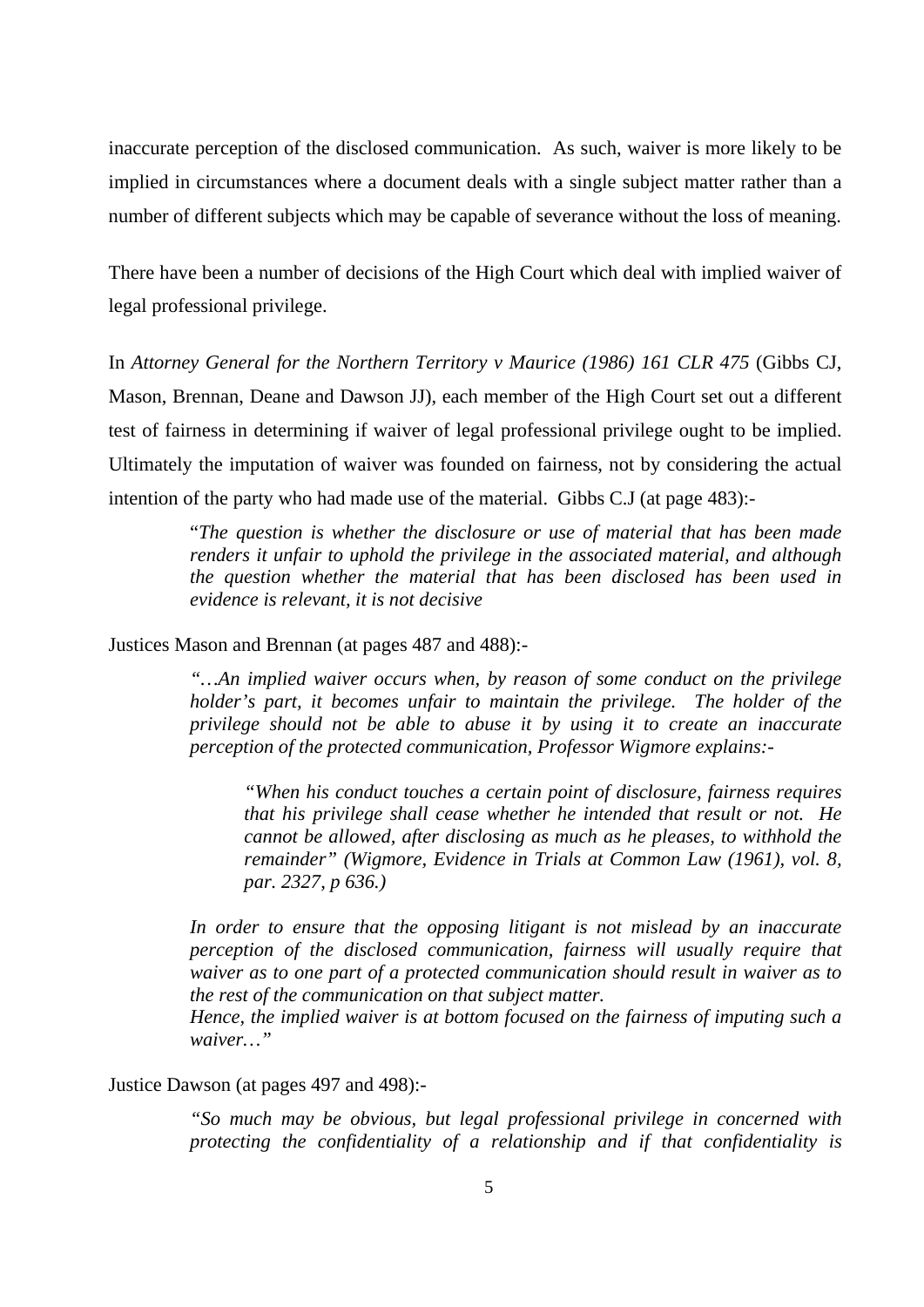*abandoned by a particular disclosure it may be necessary in fairness, whether further disclosure was intended or not, to require disclosure extending beyond the particular communication: see Wigmore on Evidence (McNaughton rev. 1961), vol. VIII, par. 2327. The cases are not entirely consistent and perhaps what is fair by way of disclosure must ultimately depend upon the relevant circumstances".* 

In *Goldberg v Ng (1995) 185 CLR 83* (Deane, Dawson, Toohey, Gaudron and Gummow JJ), the High Court considered whether circumstances where a solicitor voluntarily disclosed privileged material to the Law Society in relation to an investigation of a complaint by a client against him meant that privileged material may be required to be produced for inspection in different proceedings between the solicitor and the same client. Deane, Dawson and Gaudron JJ held that *"in considering whether there is an imputed waiver of legal professional privilege, the governing consideration is whether fairness requires that the privilege should cease irrespective of intention of the holder of the privilege."*

The majority of the High Court held that although the Law Society had the power to compel production of documents, voluntary production of documents by the solicitor was regarded as significant and held to be an implied waiver of legal professional privilege. The two dissenting Judges (Toohey and Gummow JJ) held that the solicitors' disclosure was "*for the limited and specific purpose of meeting the complaint against the solicitor"* (Toohey J) and *"there was no reason, as a matter of fairness, for denying the solicitor the protection"* (Gummow J).

The High Court has provided the objective test for the implied waiver of privilege in *Mann v Carnell (1999) 201 CLR 1.* The majority (Gleeson CJ, Gaudron, Gummow and Callinan JJ) held that the final determination of whether there has been implied waiver will be guided by whether the conduct of a party who was entitled to claim privilege or their legal adviser is inconsistent with the confidence preserved by the privilege.

The emphasis on inconsistency changed the previous approaches, which examined the "fairness" of allowing the privilege to stand in light of disclosing conduct. The majority stated:-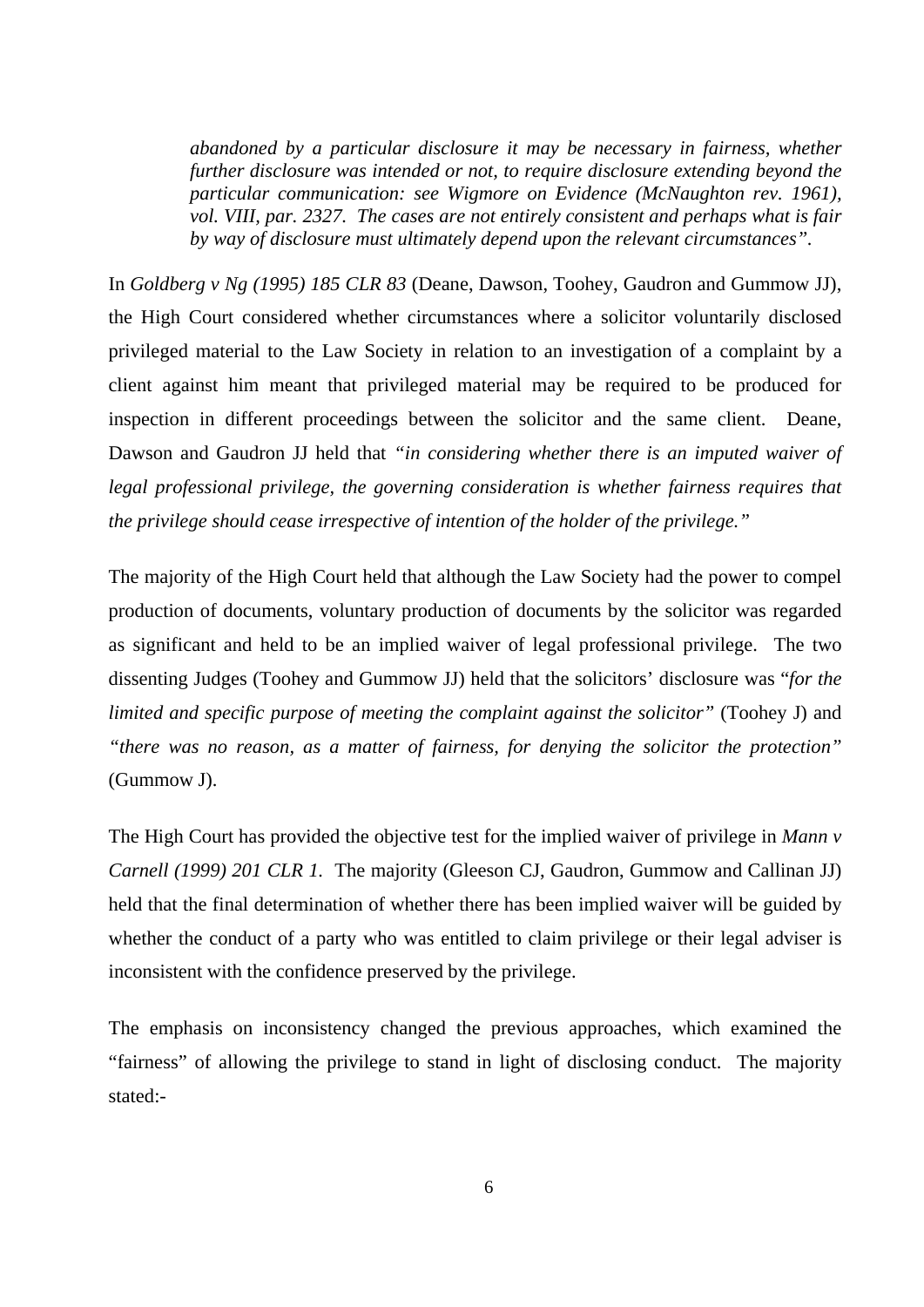*[28] At common law, a person who would otherwise be entitled to the benefit of legal professional privilege may waive the privilege. It has been observed that "waiver" is a vague term, used in many senses, and that it often requires further definition according to the context. Legal professional privilege exists to protect the confidentiality of communications between lawyer and client. It is the client who is entitled to the benefit of such confidentiality, and who may relinquish that entitlement. It is inconsistency between the conduct of the client and maintenance of the confidentiality which effects a waiver of the privilege. Examples include disclosure by a client of the client's version of a communication with a lawyer, which entitles the lawyer to give his or her account of the communication, or the institution of proceedings for professional negligence against a lawyer, in which the lawyer's evidence as to advice given to the client will be received.* 

 *[29] Waiver may be express or implied. Disputes as to implied waiver usually arise from the need to decide whether particular conduct is inconsistent with the maintenance of the confidentiality which the privilege is intended to protect. When an affirmative answer is given to such a question, it is sometimes said that waiver is "imputed by operation of law". This means that the law recognizes the inconsistency and determines its consequences, even though such consequences may not reflect the subjective intention of the party who has lost the privilege… What brings about the waiver is the inconsistency, which the courts, where necessary informed by considerations of fairness, perceive, between the conduct of the client and maintenance of the confidentiality; not some overriding principle of fairness operating at large.* 

 *[34]… Depending upon the circumstances of the case, considerations of fairness may be relevant to a determination of whether there is such inconsistency.* 

In *Osland v Secretary to the Department of Justice (2008) 234 CLR 275*, the High Court unanimously confirmed the following principles:-

- (i) Waiver is effected by the conduct of a person otherwise entitled to claim privilege, which is inconsistent with the maintenance of confidentiality which the privilege is intended to protect.
- (ii) A circumstance relevant to determining inconsistency is the purpose for which the privilege holder made the disclosure.
- (iii) Considerations of fairness inform the assessment of the privilege holder's conduct.
- (iv) Questions of waiver are matters of fact and degree.

There have also been a number of important decisions in relation to implied waiver of legal professional privilege in the Federal Court and Victorian Supreme Court.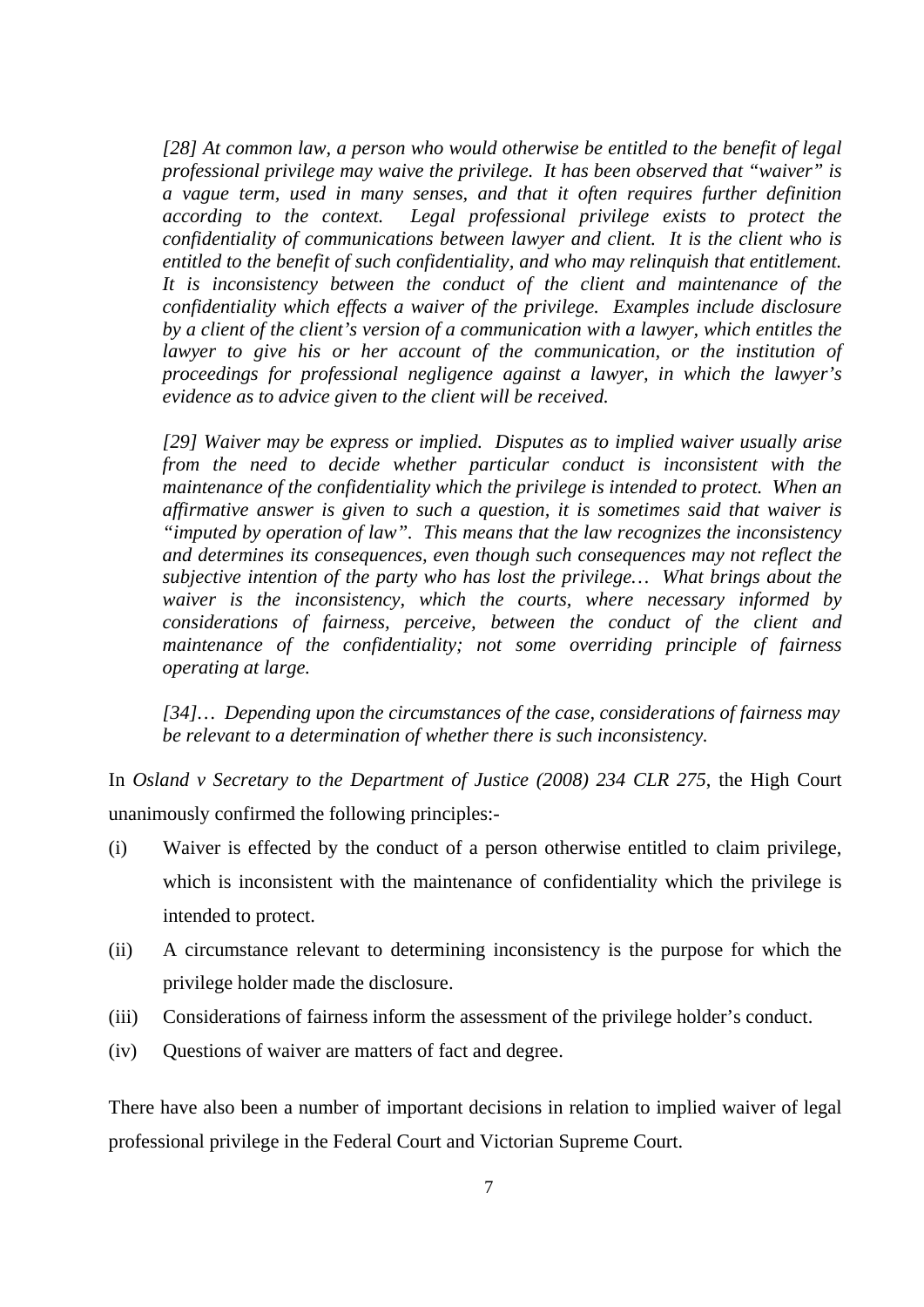In *Bennett v Chief Executive Officer, Australian Customs Service (2004) 210 ALR 220* (Tamberlin, Gyles and Emmett (dissenting) JJ) applied the reasoning of the majority in *Mann v Carnell* (*supra)*. It was held that the voluntary disclosure of the gist or conclusion of legal advice in the circumstances of the case amounts to a waiver of the whole advice, including the reasons for the conclusion. The substance and the effect of the advice was being communicated in order to emphasise and promote the strength and substance of the case to be made". At para 6, Tamberlin J stated:-

 "*It may perhaps have been different if it had been simply asserted that the client has taken legal advice and that the position which was adopted having considered the advice is that certain action will be taken or not taken. In those circumstances, the substance of the advice is not disclosed but merely the fact that there was some advice and that it was considered. However, once the conclusion in the advice is stated, together with the effect of it, then in my view, there is imputed waiver of the privilege. The whole point of an advice is the final conclusion. This is the situation in this case."* 

Important passages from *Bennett* were quoted and applied in the Federal Court by Young J in *AWB Limited v Cole [2006] FCA 571*. One of the issues before the Court was the nature of protection against disclosure for documents that record confidential legal advice or confidential legal work. A 'Draft Statement of Contrition' known as Exhibit 665 had been inadvertently produced during the hearing by AWB Limited in answer to a notice to produce. Young J held that:-

*[143] Taking all of the evidence into account, I have concluded that EX 665 would not, if disclosed, allow a reader to know or infer the nature, content or substance of any legal advice given by Mr Zwier to Mr Lindberg and AWB. Further, the disclosure of Ex 665 would not result in any waiver of the privilege inhering in that advice.* 

In regard to the distinction between recording the receipt of legal advice and disclosing the substance of such advice, Young J stated:-

*[136] In my view, the distinction between a mere reference to advice having been obtained, and a reference that discloses the content or substance of the advice, has not been eliminated by the High Court's restatement of the relevant principles as to waiver in Mann v Carnell (1999) 201 CLR 1…* 

 *[137] In Bennett v Chief Executive Officer, Australian Customs Service ('Bennett'), the Full Court (Tamberlin, Emmett and Gyles JJ) held that legal representatives of*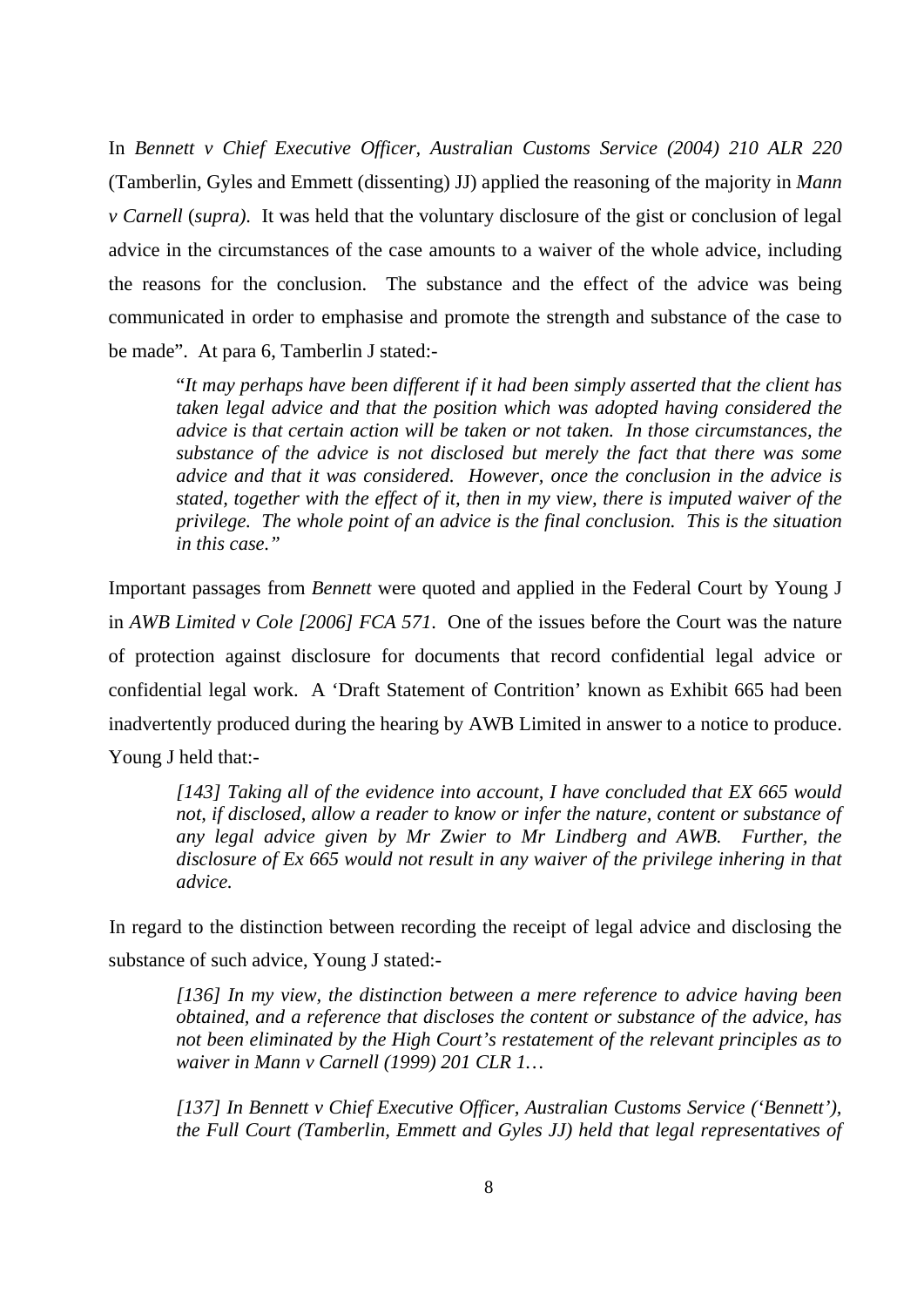*the Australian Customs Service had waived privilege in legal advice by stating openly that they had given advice to Customs that a particular regulation did not prohibit public comment by an officer on matters of public administration. After referring to numerous authorities, Gyles J stated at 119 [65]:-* 

*"The voluntary disclosure of the gist or conclusion of the legal advice amounts to waiver in respect of the whole of the advice to which reference is made including the reasons for the conclusion."* 

*Tamberlin J referred to authorities which drew a distinction between a mere reference to the existence of legal advice which did not amount to a waiver, and cases in which the substance of the advice had been disclosed: see Ampolex Ltd v Perpetual Trustee Co (Canberra) Ltd (1996) 70 ALJR 603 at 607; Ampolex Ltd v Perpetual Trustee Co (Canberra) Ltd (1996) 40 NSWLR 12 and Adelaide Steamship Co Ltd v Spalvins (1998) 81 FCR 360 at 376-377. These cases arose in the context of s 122(2) of the Evidence Act 1995 (Cth), which expressly refers to a loss of client legal privilege consequent upon the disclosure of 'the substance of the evidence'.* 

*[138] Bennett has been followed Sundberg J in Rio Tinto Ltd v Commissioner of Taxation (2005) 224 ALR 299 at 312-313 [49]-[53], and Sackville J in Seven Network Ltd v News Ltd (No 12) [2006] FCA 348: see also Switchcorp Pty Ltd v Multiemedia Ltd [2005] VSC 425.* 

In *Seven Network Ltd v News Ltd (No 12) [2006] FCA 348*, Sackville J dealt with the issue of whether the discovery of a document setting out a conclusion stated in legal advice waives privilege. He held that waiver occurred because there was a voluntary disclosure of the gist or conclusion of the legal advice recorded in the document, at [12]. Sackville J reasoned:-

*[13] Bennett v Chief Executive Officer, Australian Customs Service (2004) 140 FCR 101, legal representatives of the Australian Customs Service ('Customs') stated that they had given advice to Customs that a particular regulation did not prohibit all public comment by an officer on matters of public administration. Gyles J, with whom Tamberlin J agreed, considered that the primary Judge had erred in drawing a distinction between the conclusion expressed in legal advice, on the one hand, and the reasons for that conclusion, on the other. This distinction had led the primary judge to the incorrect holding that disclosure of the conclusion did not involve disclosure of the reasons (at[62]).* 

*[14] Gyles J referred to a number of authorities supporting the proposition that a party who expresses a particular legal conclusion and asserts that it has received legal advice endorsing that view, will be taken to have waived privilege in the legal advice…*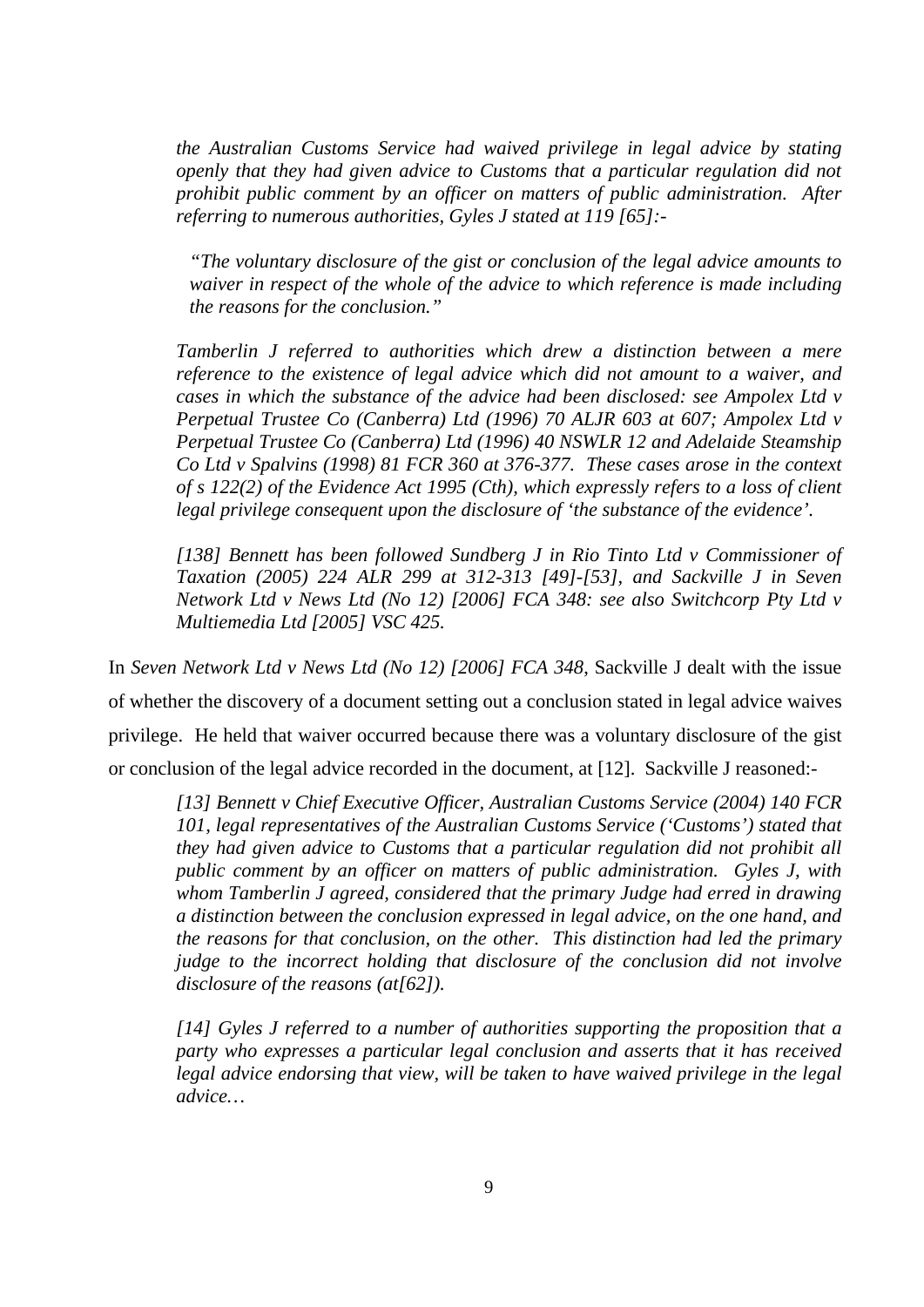*[15] Gyles J noted that the primary Judge in Bennett v CEO had correctly identified the decision in Mann v Carnell as providing guidance as to the law to be applied. However, Gyles J considered that the test had been misunderstood, at least in part. His Honour said this (at [68]):-* 

*"The test looks to inconsistency between the disclosure that has been made by the client on the one hand and the purpose of confidentiality that underpins legal professional privilege on the other. It is not a matter simply of applying general notions of fairness as assessed by the individual judge. The authorities to which I have referred show that it is well established that for a client to deploy the substance or effect of legal advice for forensic or commercial purposes is inconsistent with the maintenance of the confidentiality that attracts legal professional privilege."* 

*[16] In agreeing with the analysis of Gyles J, Tamberlin J observed (at [6]) that the position in the case before the Full Court may have been different if the legal advisors to Customs had simply asserted that the client had taken legal advice and had adopted a particular position having considered that advice. Tamberlin J pointed out that in these circumstances, the substance of the advice is not disclosed, but only the fact that some advice had been given and had been considered. His Honour went on:-* 

*"However, once the conclusion in the advice is stated, together with the effect of it, then in my view, there is imputed waiver of the privilege. The whole point of an advice is the final conclusion."* 

*Later in the Judgment, his Honour observed (at [14]):-* 

*"Disclosure of one conclusion but not others in an advice does not necessarily amount to waiver in respect of the non-disclosed conclusions. However, if the conclusions and reasoning are so interconnected that they cannot be separated or isolated, then it may be that the whole of the advice on which all those conclusions are based, must be considered to have been waived…"* 

*[18] The principle stated in Bennett v CEO, was applied by Sundberg J in Rio Tinto Ltd v Commissioner of Taxation (2005) 224 ALR 299. In that case, the Commissioner produced, in response to an application under the Freedom of Information Act 1982 (Cth), an audit report. The audit report stated that the Commissioner would be relying upon specific grounds 'supported by … opinions obtained from counsel.' Sundberg J held (at [49]) that:-* 

*"The conduct of the [Commissioner] in twice providing to the applicant an Audit Report that discloses the "gist" or "substance" of the privileged Audit Report documents is inconsistent with the maintenance of legal professional privilege over those documents and thus effects a waiver of the privilege."*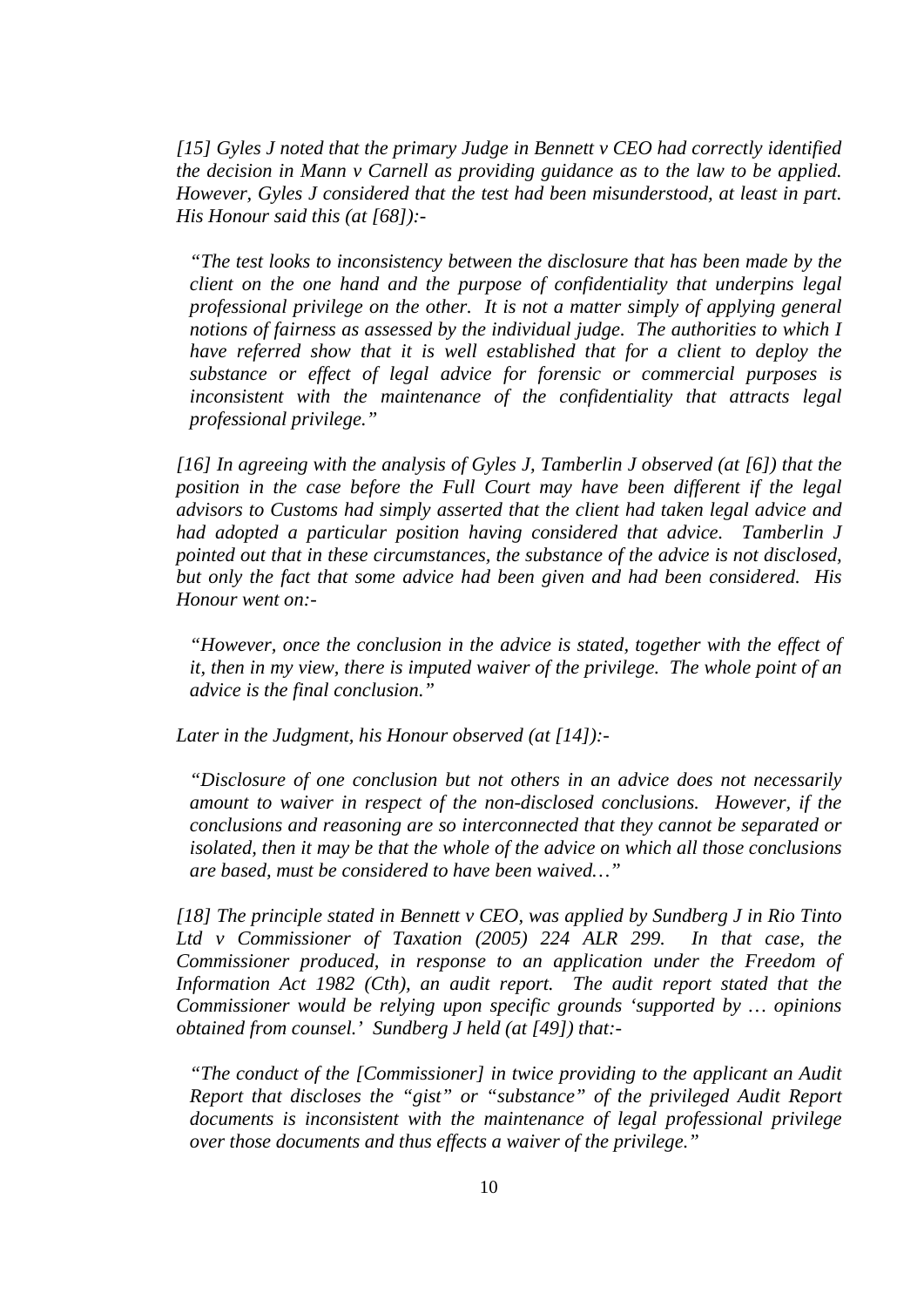In *Switchcorp Pty Ltd v Multiemedia Ltd [2005] VSC 425* in considering whether there had been an implied waiver of privilege through disclosure of legal advice, Whelan J after considering the relevant authorities restated the principal as follows:-

> *[11] The majority judgment in Mann v Carnell explained that disputes as to implied waiver usually arise from the need to decide whether particular conduct is inconsistent with the maintenance of the confidentiality which the privilege is intended to protect. It is this inconsistency which the courts, where necessary informed by considerations of fairness, perceive between the conduct and the maintenance of confidentiality which brings about the waiver. The majority judgment emphasized that fairness plays a role in assessing whether there is inconsistency, but there is "no overriding principle of fairness operating at large".10*

> *[12] Returning then to the specific context relevant here, each case must be decided on its own facts applying the general principle to which I have referred. Notwithstanding that, the cases which have dealt with like circumstances to those existing here seem to me to support the following general propositions:-*

- *1. A statement which reveals the contents of legal advice, even if it does so in a summary way or by reference only to a conclusion, will, or probably will, result in a waiver. In this respect I refer to: Ampolex in relation to the statement that the party "has legal advice supporting this position", and the subsequent judgment of Justice Kirby on the stay application; Queensland Law Society Incorporated v Albietz; Australian Unity Health Ltd v PHIAC, in relation to the statement "legal advice supporting PHIAC's view of this rule has been received"; Bennett v CEO of Australian Customs Service; and Ashfield Municipal Council v RTA of NSW.*
- *2. A statement which refers to legal advice, even if it associates that advice with conduct undertaken or with a belief held by the client, will not, or probably will not, result in a waiver. In this respect I refer to Ampolex in relation to the statement "On the basis of legal advice received, Ampolex believes …"; Australian Unity Health Ltd v PHIAC in relation to the disclosure of the solicitor's letter as being part of the material acted upon by the council; Multistar Pty Ltd v Minister for Urban Affairs & Planning; British American Tobacco Australia Services Ltd v Cowell; Temwood Holdings Pty Ltd v Western Australian Planning Commission; and Nine Films & Television Pty Ltd v Ninox Television Ltd.*

The Full Federal Court in *Perpetual Trustees (WA) Ltd v Equuscorp Pty Ltd [1999] FCA 925*  (Ryan, Carr and Marshall JJ) endorsed the majority view in *Telstra Corporation Ltd v BT*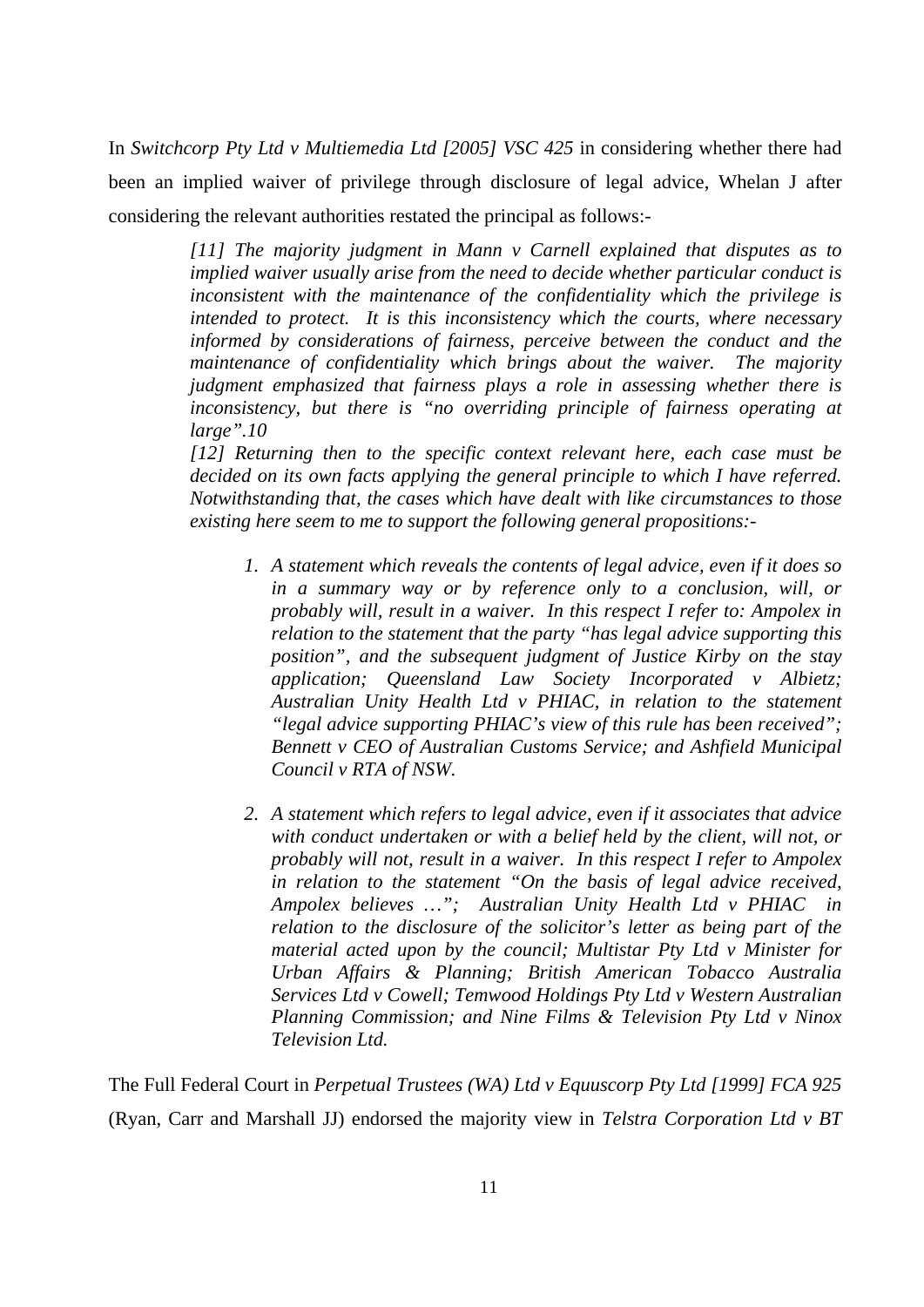*Australasia Pty Ltd (supra*). This occurred prior to the decision of the High Court in *Mann v Carnell (supra).*

In *DSE (Holdings) Pty Ltd v Intertan Inc* (2003) *127 FCR 499*, Allsop J provided an extensive review of authorities and noted that while he had an obligation to apply the law on implied waiver as expressed by the majority in *Telstra Corporation Ltd v BT Australasia Pty Ltd (supra*), he would approach the matter 'with the necessary recognition from *Mann v Carnell* that inconsistency is the key to understanding the application of the principle' at [112]-[113]. Allsop J stated:-

*[4]…I have come to view that the authorities in this Court may require me to be guided by what the majority of the Full Court of this Court said in Telstra Corporation Ltd v BT Australasia Pty Ltd (1998) 85 FCR 152, as necessarily modified by Mann v Carnell (1999) 201 CLR 1, esp 13 at [27] and [29]; as to which course see generally Perpetual Trustees (WA) Ltd v Equuscorp Pty Ltd [1999] FCA 925 (Full Court), Fort Dodge Australia Pty Ltd v Nture Vet Pty Ltd [2002] FCA 501 (per Hely J) and BP Australia Pty Ltd v Nyran Pty Ltd [2002] FCA 1302 (per Nicholson J).* 

*[5] My own view is that Mann v Carnell evinces more than a modification of the approach of the majority in Telstra and amounts to a rejection of that approach and that the notion of inconsistency of conduct by the holder of the privilege and the maintenance of the confidence in question (though informed where relevant by notions of fairness) works a narrower and more confined operation for implied waiver than as expressed by the majority in Telstra.* 

*[14] The overriding guiding principle is that stated in Mann v Carnell, supra at [29]. The expression of that principle and the subordination of the notion of "fairness" to possible relevance in the assessment of the inconsistency between the act and the confidentiality of the communication produces, it seems to me, an important change to the existing law. In order to explain why I think this to be so it is necessary for me to examine the pre-existing authorities. This will also illuminate the operation of the principle as expressed in Mann v Carnell at [29], and the importance of the recognition that it is the inconsistency between the relevant act of the holder of the privilege and the maintenance of the confidence that is essential not a broad balancing process based on fairness. …* 

*[95] The enunciation of principle by the Full Court of this Court in Esso and by the Full Court in Telstra, might be seen, at the very least, as having been overtaken by Mann v Carnell. It is the inconsistency between the act by the holder of the privilege and the confidentiality of the communication which destroys the*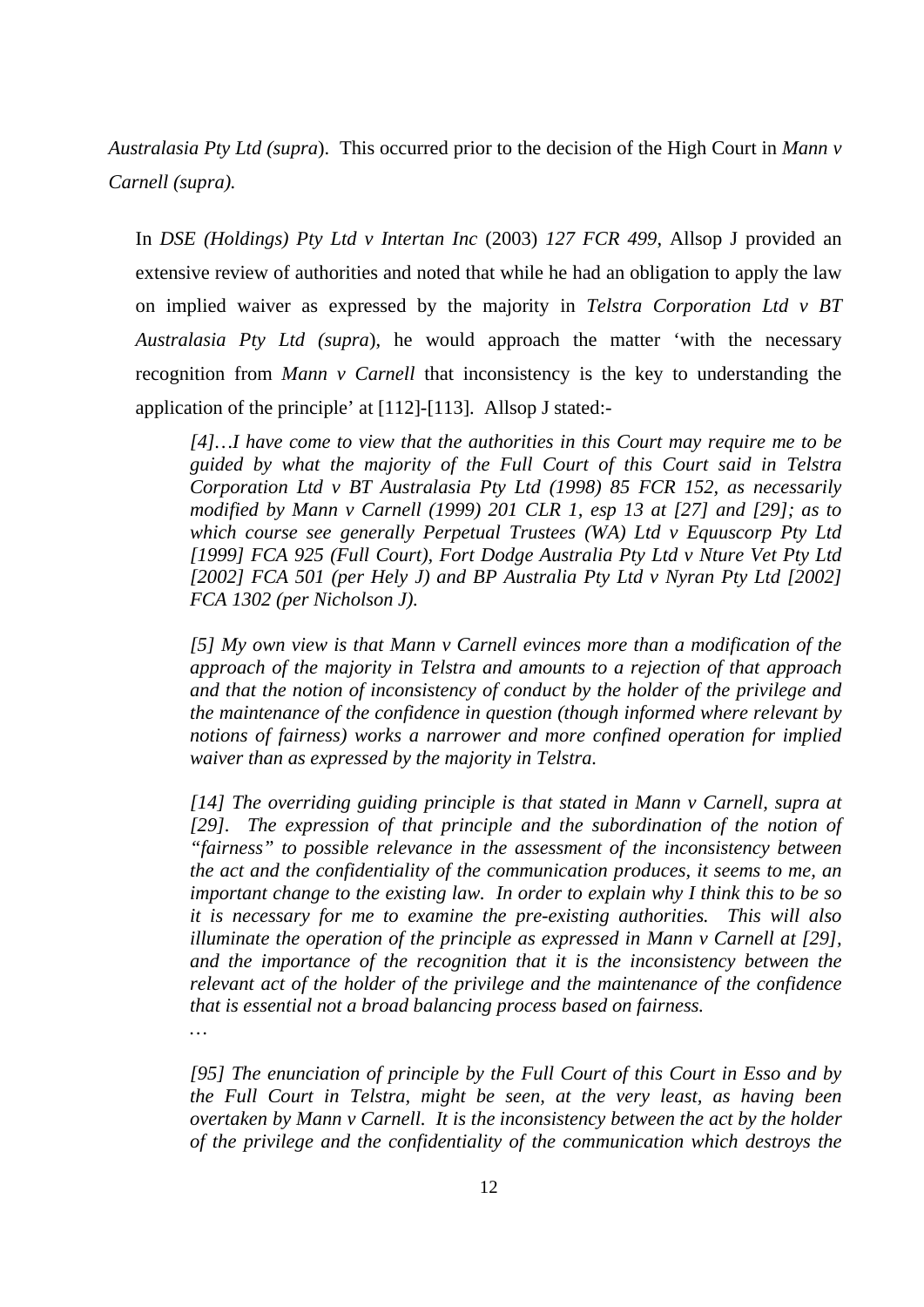*privilege. I would have thought that it is too broad a statement to say that a pleading of a state of mind to which legal advice is or might be materially relevant is an adequate surrogate for the expression of principle in Mann v Carnell…* 

*[97] More importantly, it would seem to me that the view that relevance to an issue is the proper test is, as a general proposition, difficult to reconcile with Mann v Carnell. To the extent that this can be extracted from Data Access Corporation, Wardrope v Dunne, Pickering v Edmunds, Ampolex, and the majority in Telstra, I have difficulty seeing that it is consistent with Mann v Carnell at [29]."* 

In *SQMB v Minister for Immigration and Multicultural and Indigenous Affairs (2004) 205 ALR 392*, Lander J applied *Mann v Carnell* and stated:-

> *"[28] Waiver occurs when a party does something inconsistent with the confidentiality otherwise contained in the communication…"*

In *Liberty Funding Pty Ltd v Phoenix Capital Ltd* (2005) *218 ALR 283* the Full Court (Branson, Sundberg and Allsop JJ), applied the decision in *Mann v Carnell* stating at [22]:-

> *"…The essence of waiver is not general fairness – it is the inconsistency of the posited act with the confidentiality protected by the privilege (in which analysis fairness may play a part): Mann v Carnell at [29] and [34] …"*

In *Seven Network Ltd v News Ltd (No7)* [2005] FCA 1092, Sackville J in considering whether a party waived privilege by raising its state of mind in pleadings, stating at *"[19] …authorities on waiver of legal professional privilege do not speak with one voice."* Sackville J referred to the Full Court decisions in *Telstra Corporation Ltd v BT Australasia Pty Ltd* and *Liberty Funding* and the comprehensive review of authorities by Allsop J in *DSE (Holdings)* and noted that:-

> *"[24] I think that there is much force in the view that the reasoning in Mann v Carnell requires Telstra v BT to be reconsidered…"*

In *Australian Agricultural Company Limited v AMP Life Limited [2006] FCA 371* Cowdroy J was concerned with whether the respondent had waived legal professional privilege by its conduct of the proceedings. Cowdroy J set out significant passages from *Mann v Carnell* and *Telstra v BT* and then agreed with the position of Allsop J in *DSE (Holdings)* on the effect of *Mann v Carnell* on the ratio of *Telstra v BT*:-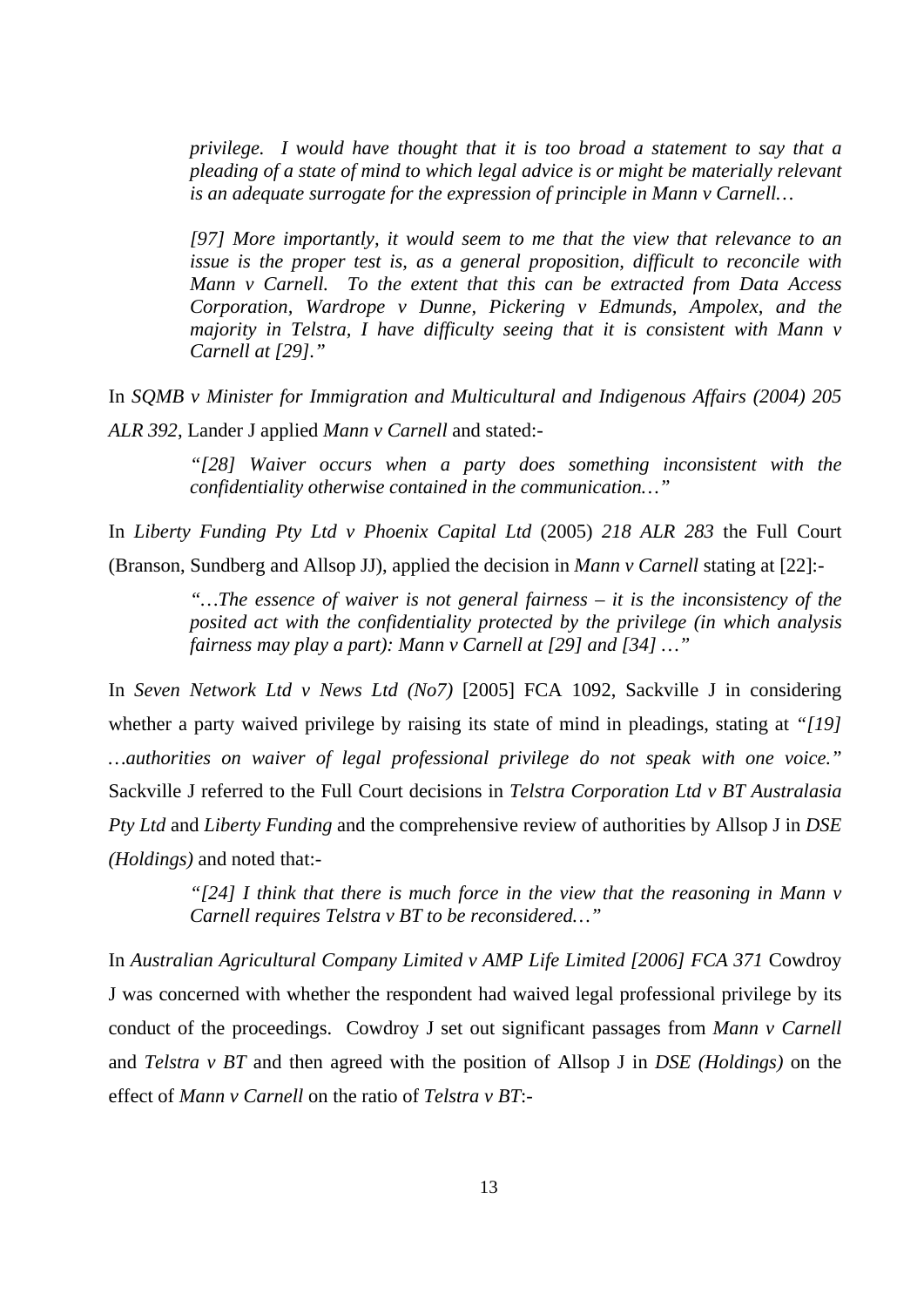*[28] The effect of Mann v Carnell upon the ratio in Telstra was considered by Allsop J in DSE (Holdings) Pty Ltd v Intertan Inc, where his Honour said (at 501- 502 [4]-[5]):-* 

*"I have come to the view that the authorities in this Court may require me to be guided by what the majority of the Full Court said in Telstra Corporation Ltd v BT Australasia Pty Ltd (1998) 85 FCR 152, as necessarily modified by Mann v Carnell (1999) 201 CLR 1 at 12 [27] and 13 [29] …* 

*My own view is that Mann v Carnell evinces more than a modification of the approach of the majority in Telstra and amounts to a rejection of that approach and that the notion of inconsistency of conduct by the holder of the privilege and the maintenance of the confidence in question (though informed where relevant by notions of fairness) works a narrower and more confined operation for implied waiver than as expressed by the majority in Telstra."* 

*[29] I respectfully agree with his Honour with respect to the effect of Mann v Carnell. To the extent that Telstra suggests that fairness is the overriding consideration, it should not be followed. It is clear that following Mann v Carnell, inconsistency of conduct should be the guiding principle in determining whether legal professional privilege has been waived, although fairness remains an element for consideration in determining whether conduct is inconsistent.* 

Cowdroy J then examined case law considering inconsistency of conduct and stated:-

*[33] The above authorities establish that the conduct of a party will be inconsistent with the maintenance of privilege if the nature and extent of legal advice has been raised, whether directly or by necessary implication, by that party as an issue in the proceedings. This will usually occur where a state of mind has been positively pleaded in circumstances where legal advice given would be specifically pertinent to the formation of that state of mind or where a party's understanding of their legal position is critical to their defence.* 

*[34] However, I cannot accept the submission of AAC that any positive defence mounted by AMP which raises its state of mind necessarily constitutes a waiver of privilege. In my opinion, in order to waive privilege a party must assert a belief which is likely to have been, or is explicitly said to have been, materially dependent upon legal advice given to that party. In that case the proof or otherwise of the belief is dependent upon the legal advice and accordingly privilege is waived. This is the position in cases where the dispute relates to a party's understanding of its legal position at a given point in time, such as Thomason, Rio Tinto, Ampolex and Fort Dodge.*